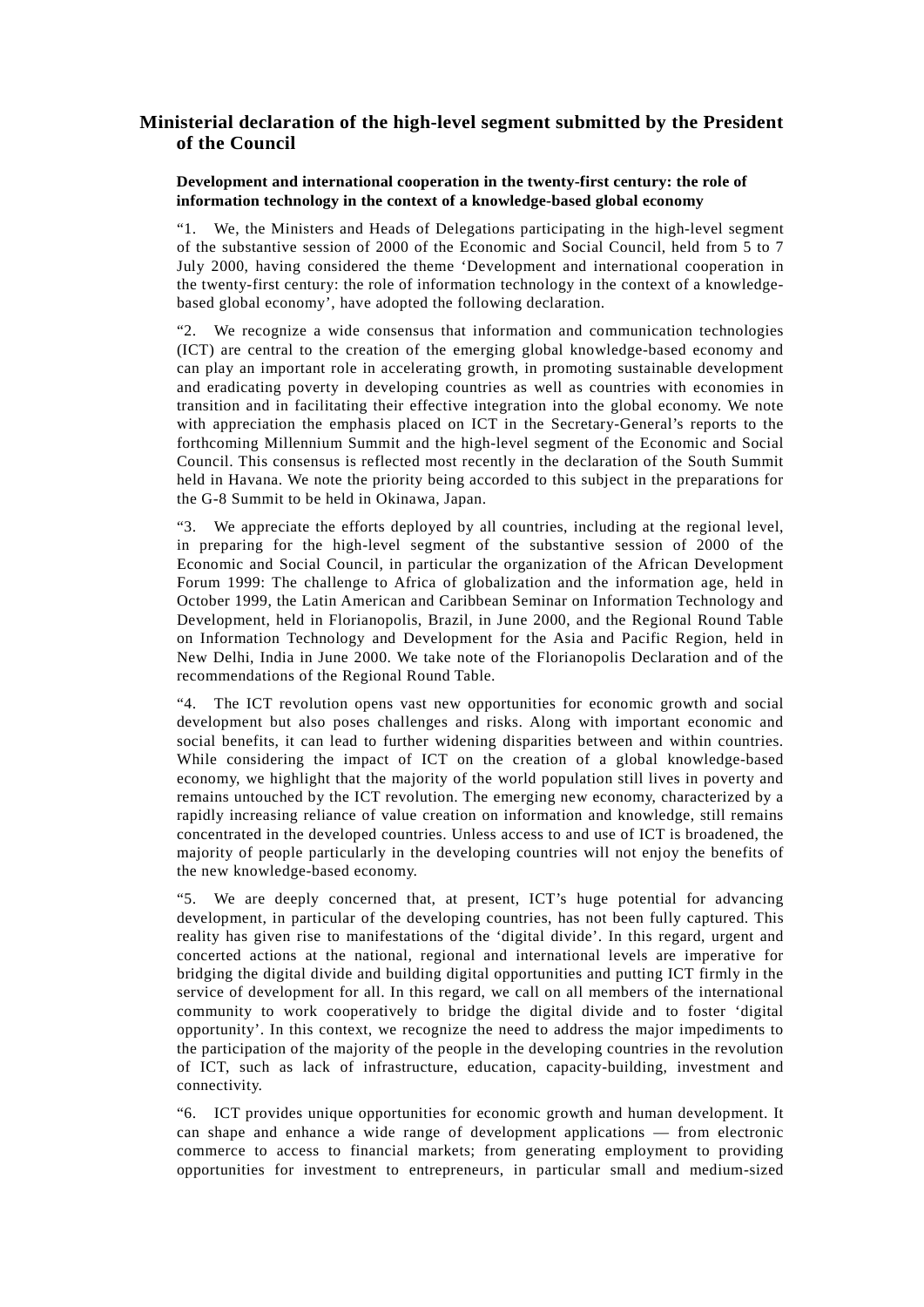enterprises; from improved agricultural and manufacturing productivity to the empowerment of all sections of society; from long-distance education to tele-medicine, from environmental management and monitoring to prevention and management of disasters. The potential to help foster sustainable development, empower people, including women and youth, build capacities and skills, assist small- and medium-sized enterprises, reduce poverty, and reinforce popular participation and informed decisionmaking at all levels is enormous. The promotion of ICT should not be a substitute for the efforts to ensure the development and modernization of basic sectors of the economy but should complement and enhance these efforts.

"7. Access to information and knowledge-sharing is largely determined by education, capabilities, including resources, transparent societies, capacity to generate and utilize knowledge, connectivity and the availability of diverse content and applications, and the policy and legal/regulatory framework. These areas require urgent action at the national and international levels to improve the capacity of all countries, particularly the developing countries and countries with economies in transition, to participate in the knowledge-based economy in order to promote their economic and social development.

"8. Efforts to achieve universal connectivity, particularly at the lower income levels, in all countries and especially in developing countries, will require innovative approaches and partnerships, including group and community connectivity and private-sector investment. In this regard, the establishment of integrated multipurpose and multimedia community information centres will be important.

"9. In addition to establishing connectivity, capacity (human as well as institutional) is critical in sustaining access and ensuring that its benefits are captured by society. Investment in education, including basic and digital literacy, remains the fundamental way of developing human capacity and should be at the heart of any national, regional and international information technology strategy.

"10. Besides connectivity and human and institutional capacities, the availability of diverse content can encourage access. The development of local content on the Internet and the ability of people to freely access it will help foster a culturally and linguistically diverse cyberspace and encourage broad and sustainable use of the Internet. Local content can also facilitate entrance to the knowledge-based economy for individuals and firms in developing countries and also as a means to expand their participation in the new networked economy.

"11. The ability to use ICT could contribute to the improvement of the capabilities of firms, including small and medium-sized enterprises, especially in developing countries, to participate in international markets. Electronic commerce offers the possibility to increase opportunities to access world markets and to accelerate economic growth. Towards that end, concerted efforts are needed at the national, regional and international levels to create a conducive environment. In this context, special attention should be paid to those countries that lack the capacity to effectively participate in electronic commerce.

"12. Market forces are fundamental but they alone will not suffice to put ICT in the service of development. Effective and meaningful collaborative efforts are required, involving Governments, multilateral development institutions, bilateral donors, the private sector, civil society and other relevant stakeholders, to enhance the developmental impact of ICT. Such efforts should include transfer of technology to developing countries on concessional and preferential terms, as mutually agreed, especially technology related to knowledge-based sectors, the mobilization of resources from all sources, public and private, at the national and international levels, and promoting capacity-building.

"13. We recognize that consistent and coherent actions at the national and local levels are essential for making ICT for development programmes effective and sustainable and appropriate to the particular national and local context. In this regard, best practices and lessons learned by countries and communities that have already implemented ICT programmes need to be drawn from and built upon. Developed countries should share with developing and transition economy countries their experience in promoting and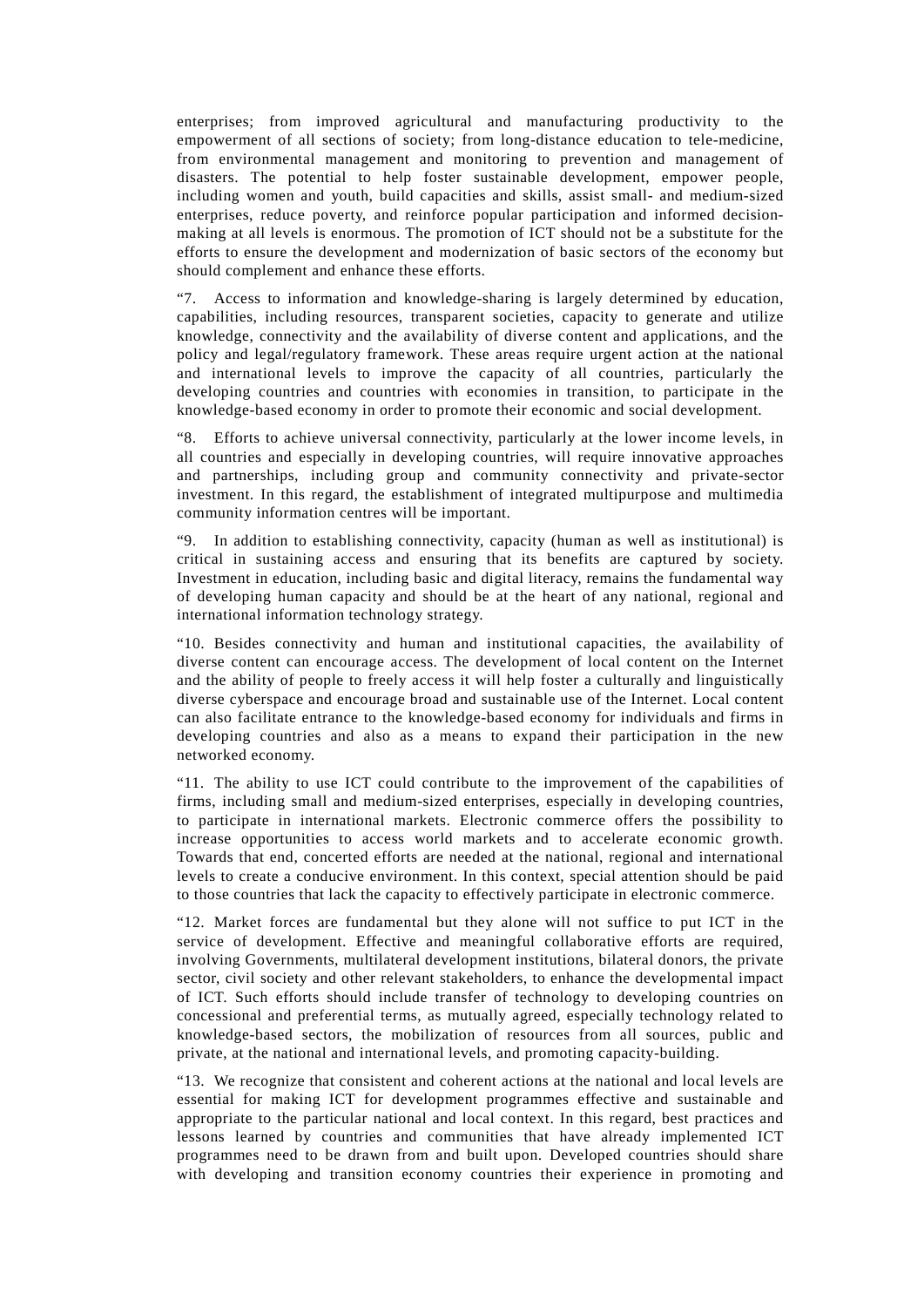establishing ICT sectors in their own economies so that mistakes are avoided and benefits maximized.

"14. National programmes for putting ICT in the service of development must be integrated into national development strategies, as defined and implemented on the basis of national priorities and on the principle of national ownership of such strategies. These programmes need to enunciate a national vision of challenges and approaches, establish national priorities and, as appropriate, a national focal point, and provide a conducive environment for the rapid diffusion, development and use of information technology. These national programmes could include, inter alia:

(a) Establishing a transparent and consistent legal and regulatory framework that foster ICT development including, as appropriate, by removing impediments to growth in the ICT sector;

(b) Development of the basic infrastructure necessary for connectivity including for most remote areas;

(c) Application of ICT, wherever possible, in public institutions, such as schools, hospitals, libraries, government departments and agencies;

(d) Generation, development and enhancement of local content transmitted by ICT through, inter alia, the introduction of local language character sets;

(e) Promoting access to ICT for all by supporting the provision of public access points;

(f) Measures to bring down connectivity costs to make it affordable, including through market-based mechanisms and competition, as appropriate;

(g) Development of appropriate policies to promote investment in ICT sector;

(h) Making the necessary investment in human resource development and strengthening the institutions and networks for the production, acquisition, absorption and dissemination of knowledge products;

(i) Technical preparation of national manpower for securing national capacities to administrate information systems and to develop sustainable ICT projects;

(j) Promoting the digital enhancement of already established mass media;

(k) Developing strategies to link established technologies, such as radio and television, with new technologies, such as the Internet;

(l) Promotion of the creation of technological incubators linked to universities and centres for research.

"15. The United Nations system, in particular the Economic and Social Council, can play a key role in promoting synergies and coherence of all efforts directed to expand the development impact of ICT in the following ways:

Supporting national actions aimed at harnessing the potential of ICT for development through providing assistance to developing countries and countries with economies in transition aimed at fully and beneficially integrating them into the networked knowledge-based global economy, and strengthening their capacity in building infrastructure and generating content;

(b) Serving as a global forum to accelerate and promote universal access to knowledge and information, contribute, as appropriate, within their respective mandate to the development of norms and standards on a transparent, meaningful and participatory basis, taking into account in a balanced manner, development priorities and incentive for innovations and contribute to addressing such issues as cultural diversity, information ethics, privacy, security and cyber-crime;

(c) Contributing to a more systematic, ongoing identification, review and dissemination, especially at the regional level, including through networks of learning communities, of ICT expertise, distance learning programmes, information and reliable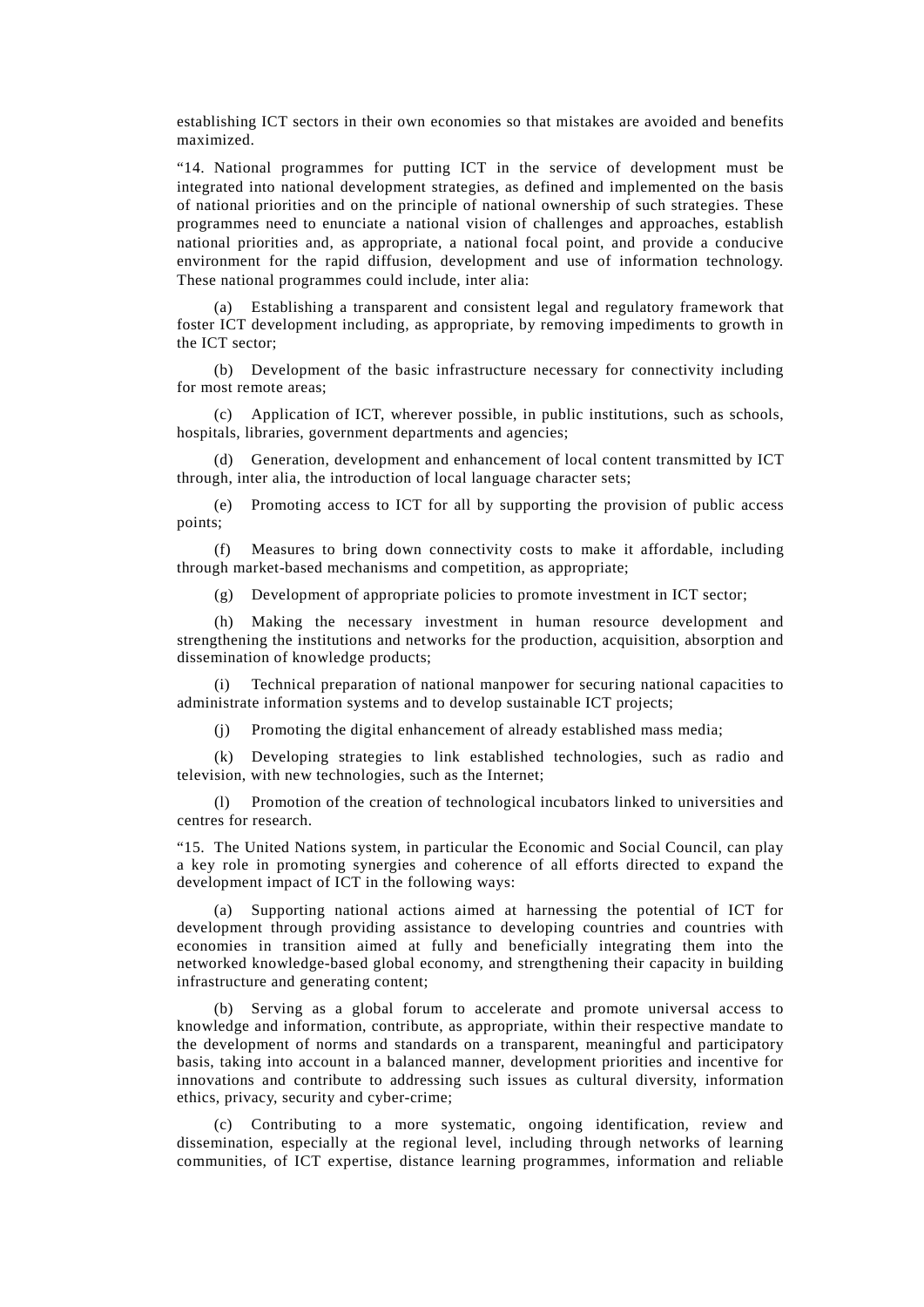data on ICT, case studies, best practices and successful models, thus becoming an important 'knowledge bank' in this field;

(d) Emphasizing the importance of universal access to knowledge and information for promoting development;

(e) Providing global leadership in bridging the digital divide and promoting digital opportunity, and adopting, in order to enhance the capacity of the United Nations system to achieve these goals, a coherent system-wide ICT strategy that would ensure coordination and synergy among programmes and activities of individual organizations of the system and transform it into a knowledge-based system of organizations;

Promoting the complementary roles of old and new media in bridging the 'digital divide', through, inter alia, the United Nations TV Forum;

(g) Bringing together the relevant actors from the public and private sectors to build partnership.

"16. All members of the international community should make a commitment, at the highest level to strive to bridge the digital divide and to bringing ICT to the service of development and all the peoples of the world. Adequate resources need to be mobilized and committed for achieving this goal. Stronger partnerships are needed among the donor community and between donors and recipients in order to avoid wasteful duplication and to foster collaboration and openness including amongst multilateral development institutions.

"17. We call upon the international community, including the relevant international organizations, funds and programmes, and specialized agencies of the United Nations system, to urgently:

(a) Promote programmes to intensify cooperation, especially South-South cooperation, in ICT for development projects, including ideas and projects for enhancing direct connectivity among developing countries;

(b) Actively explore new, creative financing initiatives for ICT through appropriate arrangements involving all relevant stakeholders, including the private sector;

(c) Devise measures to substantially reduce the average cost of access to the Internet within developing countries;

(d) Promote measures to increase the number of computers and other Internet access devices in developing countries;

(e) Explore measures to facilitate access to ICT training;

(f) Explore and find ways to promote and facilitate investment in the research and development of technologies, products and services that would contribute to raising the literacy and skill levels in developing countries;

(g) Facilitate the transfer of information and communication technologies, in particular to developing countries, and support efforts towards capacity-building and production of content;

(h) Encourage research and development on technology and applications adapted to specific requirements in developing countries, including distance learning, communitybased training, digital alphabetization, tele-medicine, interoperability of networks, and natural disaster prevention and mitigation;

(i) Explore and define ways and means to strengthen the use of ICT in small and medium-sized enterprises in developing countries and countries with economies in transition as these enterprises constitute a major source of employment, and also to enhance their competitiveness in the emerging global economy.

"18. Partnerships, involving national Governments, bilateral and multilateral development actors, the private sectors, and other relevant stakeholders, should play a key role. In this context, we note the proposal contained in paragraph 11 of the report of the high-level panel of experts convened from 17 to 20 April 2000 that the United Nations create an ICT task force, and we request the Working Group on Informatics to make